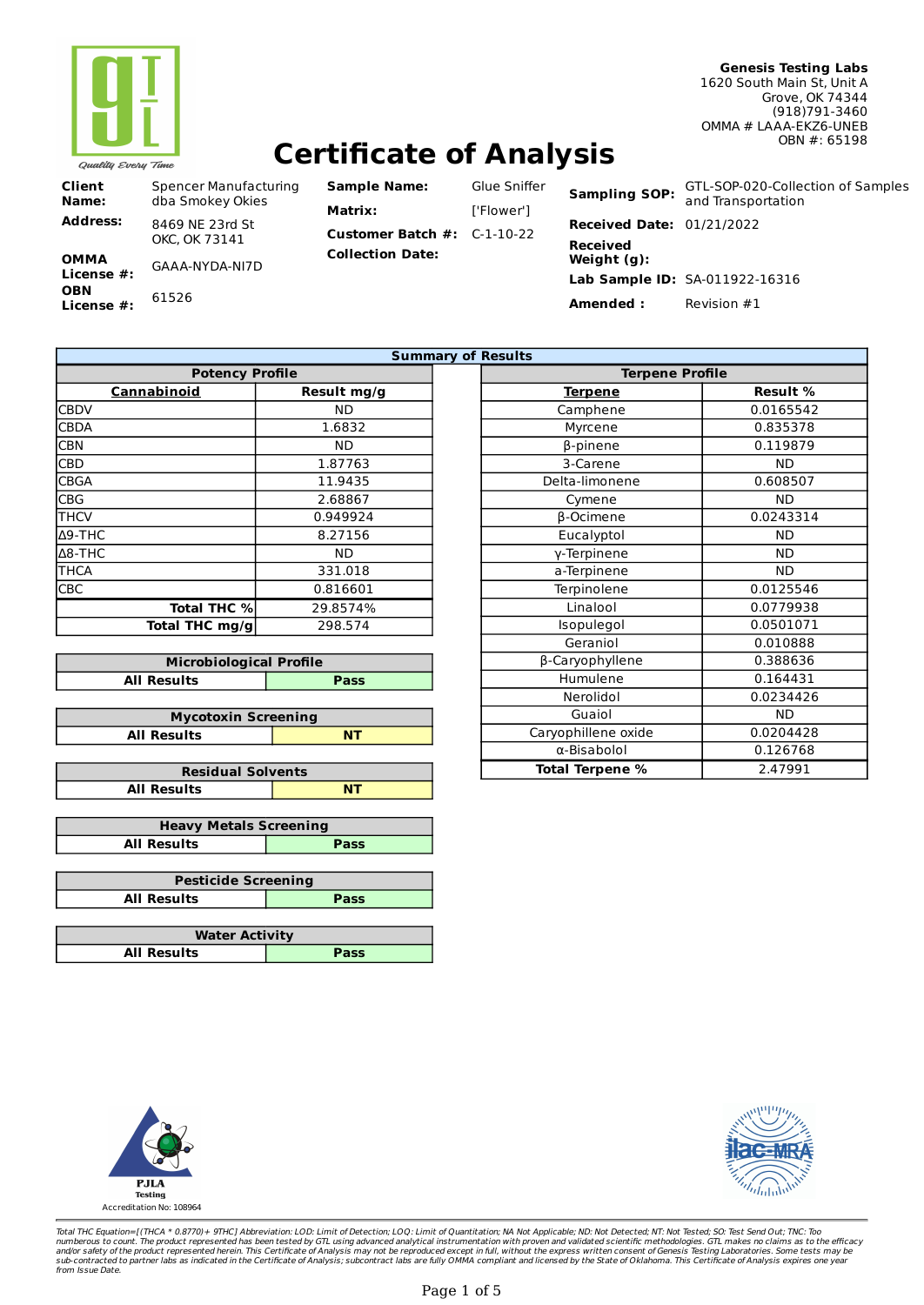

# **Certificate of Analysis**

**Sample Name:** Glue Sniffer **Matrix:** ['Flower'] **Customer Batch #:** C-1-10-22

| Client<br>Name:    | Spencer Manufacturing<br>dba Smokey Okies |
|--------------------|-------------------------------------------|
| Address:           | 8469 NF 23rd St<br>OKC. OK 73141          |
| ΟΜΜΑ<br>License #: | GAAA-NYDA-NI7D                            |
| OBN<br>License #:  | 61526                                     |
|                    |                                           |

**Sampling SOP:** GTL-SOP-020-Collection of Samples and Transportation

**Received Date:** 01/21/2022

**Amended :** Revision #1

**Lab Sample ID:** SA-011922-16316

**Received Weight (g):**

### **Potency**

#### **Date Analyzed:** 01/26/2022 **Date Completed:** 01/28/2022 **Test Batch #:** BA-012622-2507

**Collection Date:**

**Instrument:** HPLC-UV **Method:** GTL-SOP-010-Cannabinoid Potency by HPLC

**Cannabinoid Result % Result (mg/g) LOD (mg/g) LOQ (mg/g)** CBDV ND ND 0.012 0.024 CBDA 0.1683 1.6832 0.030 0.061 CBN ND ND 0.055 0.109 CBD 0.1878 1.8776 0.034 0.069 CBGA 1.1944 11.9435 0.063 0.126 CBG 0.2689 2.6887 0.045 0.091 THCV 0.0950 0.9499 0.051 0.101 Δ9-THC 0.8272 8.2716 0.043 0.087 Δ8-THC ND ND 0.071 0.143 THCA 33.1018 331.018 0.063 0.125 CBC 0.0817 0.8166 0.017 0.034 **% Moisture** 10.28 **Total Cannabinoids** 35.9249 359.249 **Total CBD** 0.3354 3.3538

Cannabinoid Distribution (%)

**Total THC** 29.8574 298.574

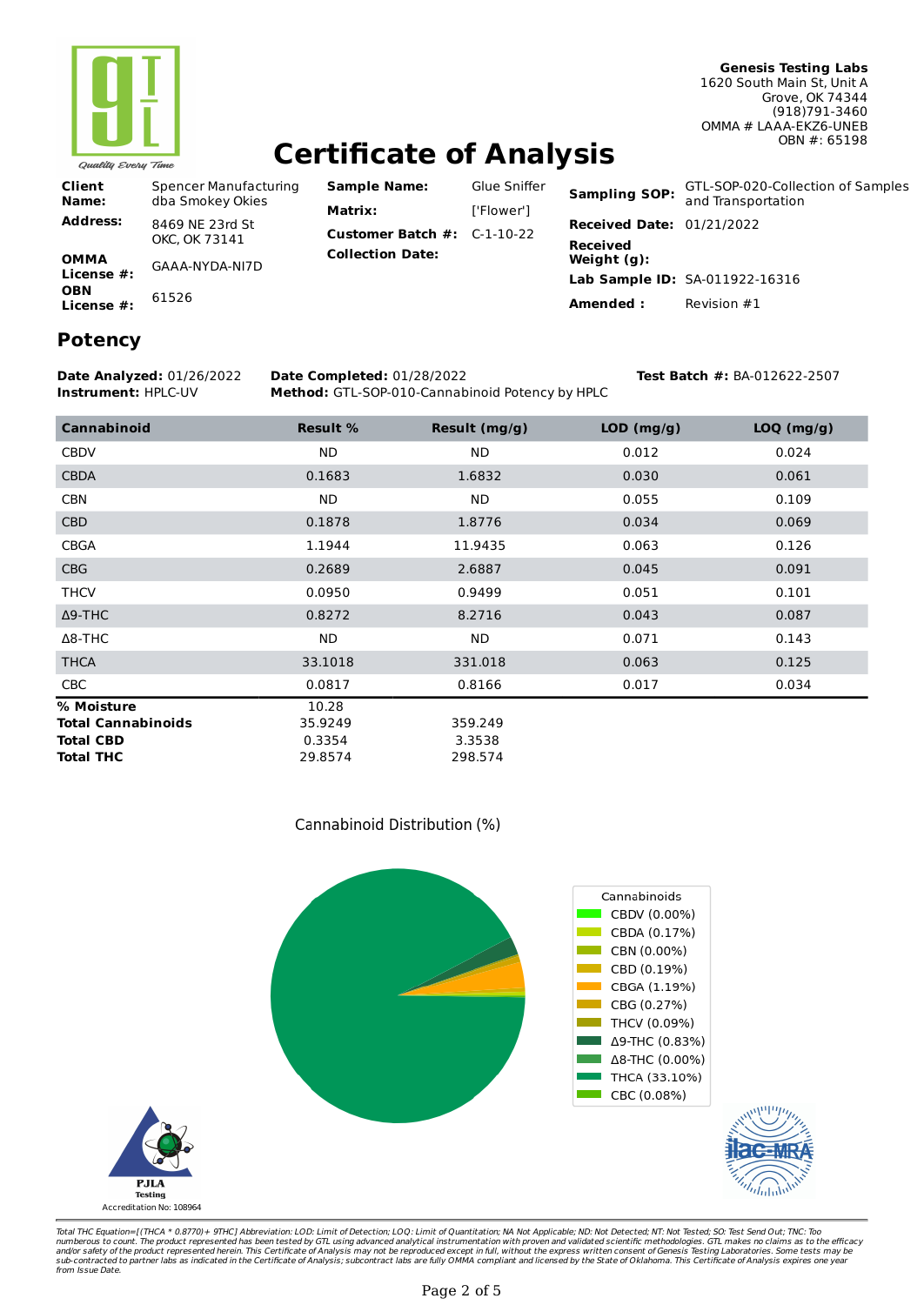

# **Certificate of Analysis**

**Client Name:** Spencer Manufacturing dba Smokey Okies **Address:** 8469 NE 23rd St OKC, OK 73141 **OMMA License #:** GAAA-NYDA-NI7D **OBN License #:** <sup>61526</sup>

**Sample Name:** Glue Sniffer **Matrix:** ['Flower'] **Customer Batch #:** C-1-10-22 **Collection Date:**

**Received**

**Sampling SOP:** GTL-SOP-020-Collection of Samples and Transportation **Received Date:** 01/21/2022 **Weight (g): Lab Sample ID:** SA-011922-16316 **Amended :** Revision #1

## **Terpenoid**

**Date Analyzed:** 01/29/2022 **Date Completed:** 01/31/2022 **Test Batch #:** BA-012622-2510 **Instrument:** GC-MS DI **Method:** GTL-SOP-018-Terpenes by GC-MS DI

| <b>Terpene</b>      | Result (mg/g) | Result (%) | LOD (ug/g) | LOQ (ug/g) |
|---------------------|---------------|------------|------------|------------|
| Camphene            | 0.1655        | 0.0165542  | 0.085      | 0.160      |
| Myrcene             | 8.3538        | 0.8354     | 0.107      | 0.220      |
| β-pinene            | 1.1988        | 0.1199     | 0.093      | 0.185      |
| 3-Carene            | <b>ND</b>     | <b>ND</b>  | 0.096      | 0.193      |
| Delta-limonene      | 6.0851        | 0.6085     | 0.115      | 0.230      |
| Cymene              | <b>ND</b>     | <b>ND</b>  | 0.258      | 0.516      |
| $\beta$ -Ocimene    | 0.2433        | 0.0243314  | 0.115      | 0.230      |
| Eucalyptol          | <b>ND</b>     | <b>ND</b>  | 0.102      | 0.204      |
| y-Terpinene         | <b>ND</b>     | <b>ND</b>  | 0.123      | 0.245      |
| a-Terpinene         | <b>ND</b>     | <b>ND</b>  | 0.070      | 0.140      |
| Terpinolene         | 0.1255        | 0.0125546  | 0.112      | 0.223      |
| Linalool            | 0.7799        | 0.0779938  | 0.175      | 0.349      |
| Isopulegol          | 0.5011        | 0.0501071  | 0.197      | 0.393      |
| Geraniol            | 0.10888       | 0.010888   | 0.174      | 0.348      |
| β-Caryophyllene     | 3.8864        | 0.3886     | 0.219      | 0.437      |
| Humulene            | 1.6443        | 0.1644     | 0.144      | 0.288      |
| Nerolidol           | 0.2344        | 0.0234426  | 0.134      | 0.268      |
| Guaiol              | <b>ND</b>     | <b>ND</b>  | 0.152      | 0.303      |
| Caryophillene oxide | 0.204428      | 0.0204428  | 0.248      | 0.496      |
| $\alpha$ -Bisabolol | 1.2677        | 0.1268     | 0.116      | 0.232      |
| Total Terpenes (%): | 24.7991       | 2.4799     |            |            |



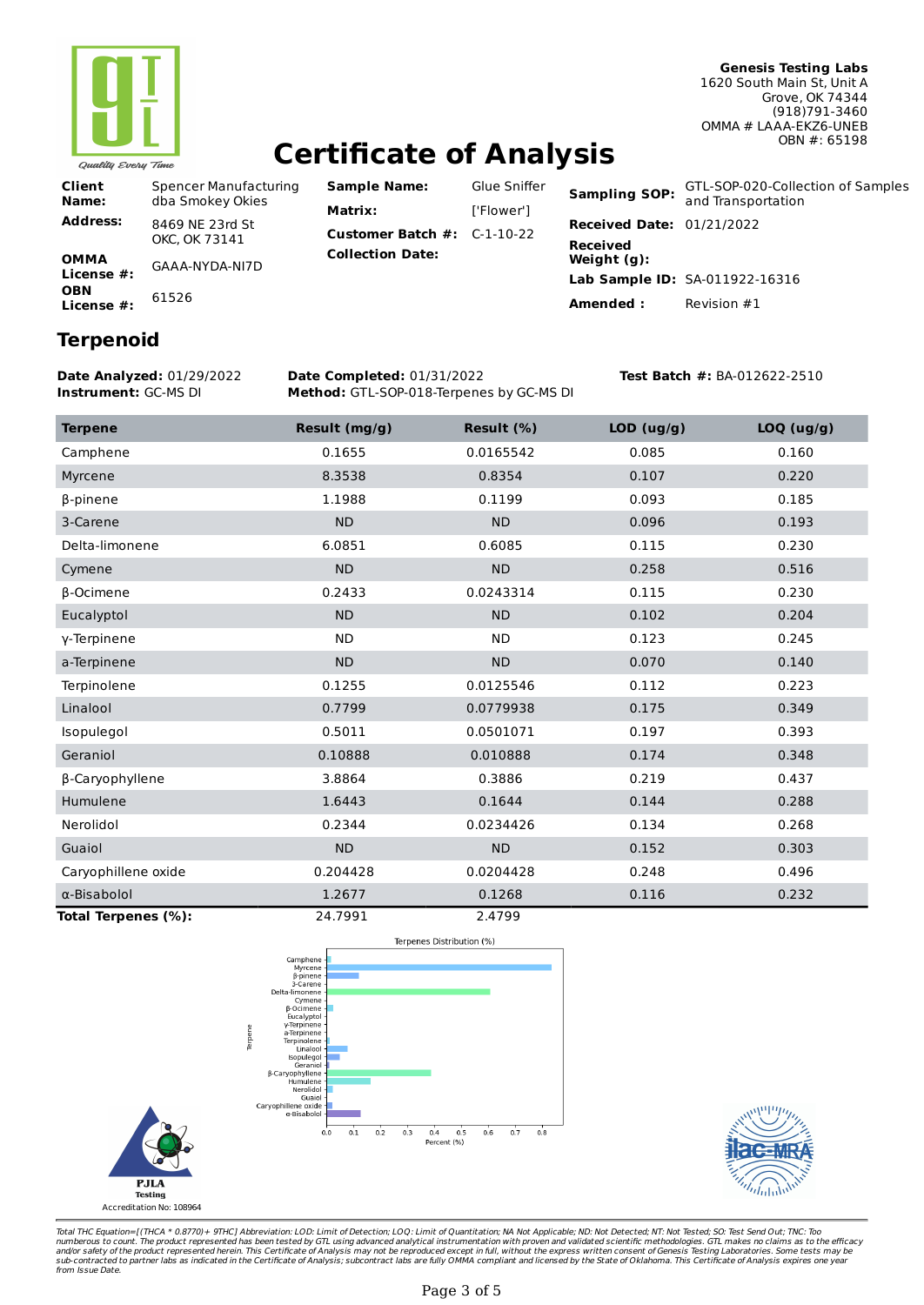

# **Certificate of Analysis**

| <b>Client</b><br>Name:    | Spencer Manufacturing<br>dba Smokey Okies | <b>Sample Name:</b><br>Matrix: | Glue Sniffer<br>['Flower'] | <b>Sampling SOP:</b>                                | GTL-SOP-020-Collection of Samples<br>and Transportation |
|---------------------------|-------------------------------------------|--------------------------------|----------------------------|-----------------------------------------------------|---------------------------------------------------------|
| <b>Address:</b>           | 8469 NE 23rd St<br>OKC. OK 73141          | Customer Batch #:              | C-1-10-22                  | <b>Received Date: 01/21/2022</b><br><b>Received</b> |                                                         |
| <b>OMMA</b><br>License #: | GAAA-NYDA-NI7D                            | <b>Collection Date:</b>        |                            | Weight (g):                                         |                                                         |
| <b>OBN</b><br>License #:  | 61526                                     |                                |                            | Amended:                                            | Lab Sample ID: SA-011922-16316<br>Revision #1           |

### **Foreign Materials**

**Date Analyzed:** 01/26/2022 **Date Completed:** 01/28/2022 **Instrument:** Amscope Microscope **Method:** GTL-SOP-008-Determination of Filth and Foreign Matter

| <b>Foreign Material</b>    | Result $(\%)$ | Limit $(%)$ | <b>Pass/Fail</b> |
|----------------------------|---------------|-------------|------------------|
| Filth and Foreign Material | ND.           |             | Pass             |

## **Heavy Metals**

**PASS** 

**PASS** 

| <b>Date Analyzed: 01/29/2022</b> | <b>Date Completed: 01/31/2022</b>                |
|----------------------------------|--------------------------------------------------|
| <b>Instrument:</b> ICPMS         | <b>Method:</b> GTL-SOP-017-Heavy Metals by ICPMS |

| <b>Heavy Metals</b> | Result (ppm) | $LOD$ (ppm) | LOQ (ppm) | Limit (ppm) | <b>Pass/Fail</b> |
|---------------------|--------------|-------------|-----------|-------------|------------------|
| Cadmium             | ΝD           | 0.00021     | 0.00041   | 0.2         | Pass             |
| Lead                | <b>ND</b>    | 0.00220     | 0.00440   | 0.5         | Pass             |
| Arsenic             | <b>ND</b>    | 0.00020     | 0.00040   | 0.2         | Pass             |
| Mercury             | <b>ND</b>    | 0.00005     | 0.00009   | 0.1         | Pass             |

## **Microbial Analysis**

**PASS** 

**Date Analyzed:** 01/23/2022 **Date Completed:** 01/28/2022 **Instrument:**  $qPCR$  by AriaMx and TEMPO **Method:** GTL-SOP-019-qPCR by AriaMx

| <b>Microbial</b>           | <b>Result (CFU/g)</b> | $LOD$ (CFU/g) | $LOQ$ (CFU/g) | Limit ( $CFU/g$ ) | <b>Pass/Fail</b> |
|----------------------------|-----------------------|---------------|---------------|-------------------|------------------|
| Escherichia Coli (E. Coli) | ND.                   | 1.00          | 1.00          |                   | Pass             |
| Yeast/Mold                 | <b>ND</b>             | 825           | 1651          | 10,000            | Pass             |
| Salmonella spp             | <b>ND</b>             | 1.00          | 1.00          |                   | Pass             |
| Aspergillus fumigatus      | <b>ND</b>             | 1.00          | 1.00          |                   | Pass             |
| Aspergillus terreus        | <b>ND</b>             | 1.00          | 1.00          |                   | Pass             |
| Aspergillus flavus         | <b>ND</b>             | 1.00          | 1.00          |                   | Pass             |
| Aspergillus niger          | ND                    | 1.00          | 1.00          |                   | Pass             |